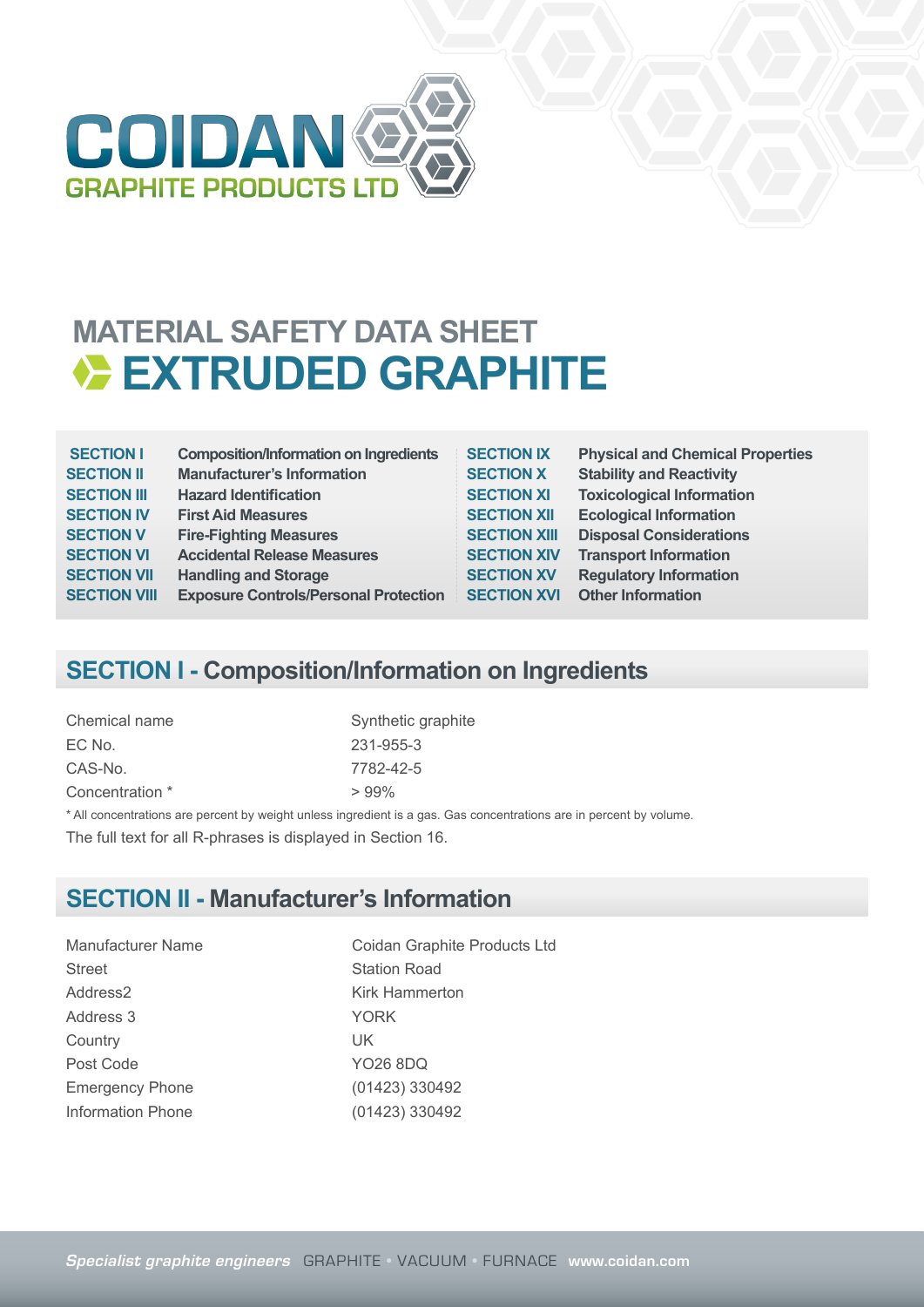#### **MATERIAL SAFETY DATA SHEET EXTRUDED GRAPHITE**

#### **SECTION III - Hazard Identification**

This material is not considered to be hazardous according to regulatory guidelines (see Section 15). Processing may generate graphite dusts and fumes with the below listed potential health effects. **Potential health effects**

| FULGIILIAI HEAILII GHEULS              |                                                                                                                                                                                                                                                                                                                                                                             |
|----------------------------------------|-----------------------------------------------------------------------------------------------------------------------------------------------------------------------------------------------------------------------------------------------------------------------------------------------------------------------------------------------------------------------------|
| Inhalation:                            | NO INHALATION HAZARD IN MANUFACTURED AND SHIPPED STATE.<br>DUST AND FUMES GENERATED FROM THE MATERIAL CAN ENTER<br>THE BODY BY INHALATION. HIGH CONCENTRATIONS OF DUST AND<br>FUMES MAY IRRITATE THE THROAT AND RESPIRATORY SYSTEM AND<br>CAUSE COUGHING. FREQUENT INHALATION OF FUME/DUST OVER A<br>LONG PERIOD OF TIME INCREASES THE RISK OF DEVELOPING LUNG<br>DISEASES. |
| Eye contact:                           | DUST IN THE EYES WILL CAUSE IRRITATION. EXPOSED MAY<br>EXPERIENCE EYE TEARING, REDNESS, AND DISCOMFORT.                                                                                                                                                                                                                                                                     |
| Skin contact:                          | UNDER NORMAL CONDITIONS OF INTENDED USE, THIS MATERIAL<br>DOES NOT POSE A RISK TO HEALTH. DUST MAY IRRITATE SKIN.                                                                                                                                                                                                                                                           |
| Ingestion:                             | NOT RELEVANT, DUE TO THE FORM OF THE PRODUCT IN ITS<br>MANUFACTURED AND SHIPPED STATE. HOWEVER, INGESTION OF<br>DUSTS GENERATED DURING WORKING OPERATIONS MAY CAUSE<br>NAUSEA AND VOMITING.                                                                                                                                                                                 |
| Other health effects:                  | PROLONGED AND REPEATED OVEREXPOSURE TO DUST CAN<br>LEAD TO PNEUMOCONIOSIS. PRE-EXISTING PULMONARY<br>DISORDERS, SUCH AS EMPHYSEMA, MAY POSSIBLY BE AGGRA-<br>VATED BY PROLONGED EXPOSURE TO HIGH CONCENTRATIONS OF<br><b>GRAPHITE DUSTS.</b>                                                                                                                                |
| Potential physical / chemical effects: | BULK MATERIAL IS NON-COMBUSTIBLE. THE MATERIAL MAY FORM<br>DUST AND CAN ACCUMULATE ELECTROSTATIC CHARGES, WHICH<br>MAY CAUSE AN ELECTRICAL SPARK (IGNITION SOURCE).                                                                                                                                                                                                         |
| Environment:                           | THE PRODUCT IS NOT EXPECTED TO BE HAZARDOUS TO THE<br>ENVIRONMENT.                                                                                                                                                                                                                                                                                                          |

#### **SECTION IV - First Aid Measures**

| Inhalation:   | MOVE INJURED PERSON INTO FRESH AIR AND KEEP PERSON CALM<br>UNDER OBSERVATION. FOR BREATHING DIFFICULTIES, OXYGEN<br>MAY BE NECESSARY. GET MEDICAL ATTENTION IMMEDIATELY. |
|---------------|--------------------------------------------------------------------------------------------------------------------------------------------------------------------------|
| Eye contact:  | FLUSH THOROUGHLY WITH WATER FOR AT LEAST 15 MINUTES. DO<br>NOT RUB EYE. IF IRRITATION OCCURS, GET MEDICAL ASSISTANCE.                                                    |
| Skin contact: | WASH CONTACT AREAS WITH SOAP AND WATER. IF SKIN<br>IRRITATION OR AN ALLERGIC SKIN REACTION DEVELOPS, GET<br>MEDICAL ATTENTION.                                           |
| Ingestion:    | RINSE MOUTH THOROUGHLY IF DUST IS INGESTED. GET MEDICAL<br>ATTENTION IF ANY DISCOMFORT CONTINUES.                                                                        |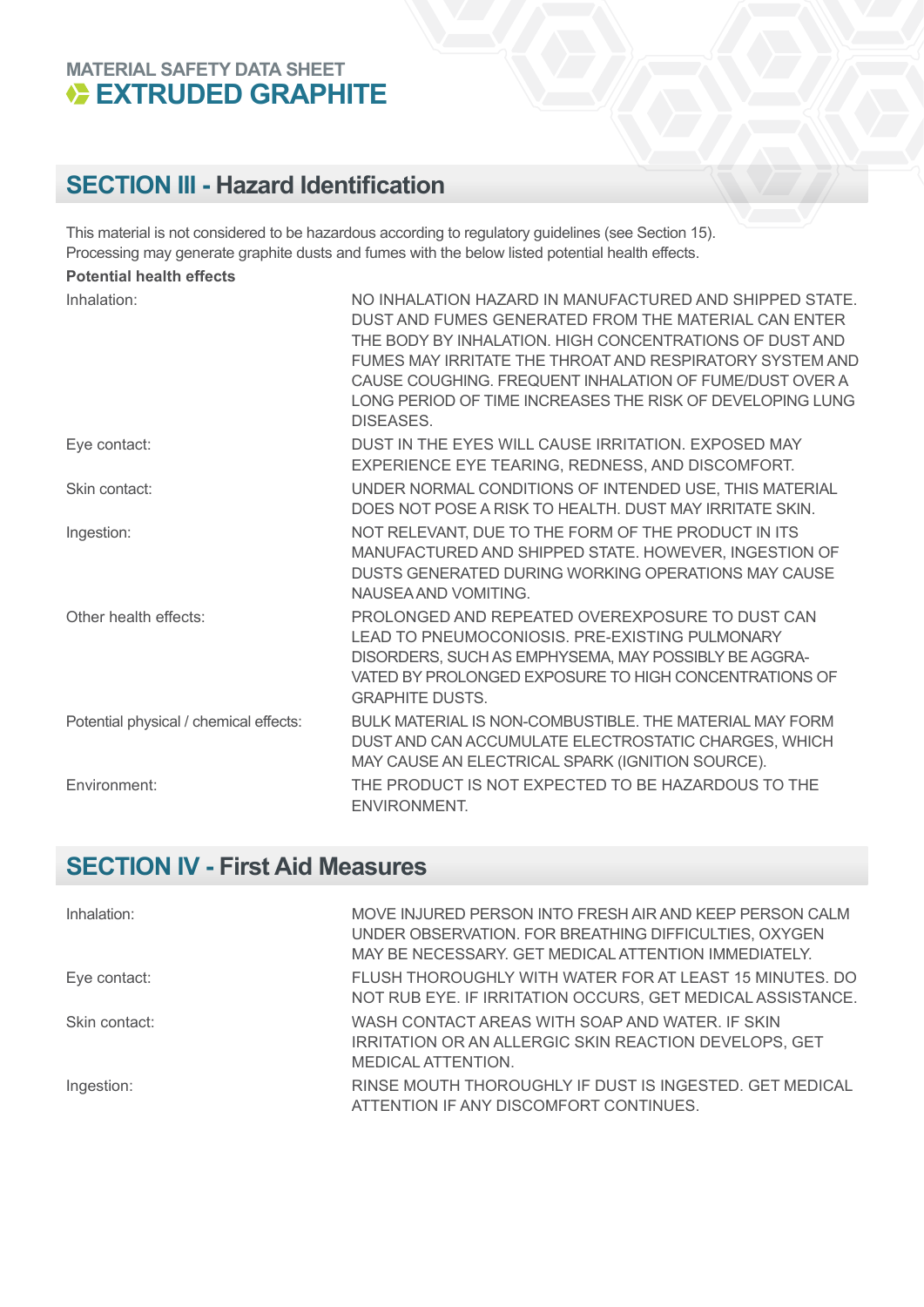# **MATERIAL SAFETY DATA SHEET<br>
EXTRUDED GRAPHITE**

## **SECTION V - Fire-fighting Measures**

| Extinguishing media:               | DUST: EXTINGUISH WITH FOAM, CARBON DIOXIDE, DRY POWDER<br>OR WATER FOG.                                                                                     |
|------------------------------------|-------------------------------------------------------------------------------------------------------------------------------------------------------------|
| Inappropriate extinguishing media: | NONE.                                                                                                                                                       |
| Special fire fighting procedures:  | COOL MATERIAL EXPOSED TO HEAT WITH WATER SPRAY AND<br>REMOVE IT IF NO RISK IS INVOLVED.                                                                     |
| Unusual fire & explosion hazards:  | THERMAL DECOMPOSITION MAY PRODUCE SMOKE, OXIDES OF<br>CARBON AND LOWER MOLECULAR WEIGHT ORGANIC COMPOUNDS<br>WHOSE COMPOSITION HAVE NOT BEEN CHARACTERIZED. |
| Hazardous combustion products:     | CARBON OXIDES, UNIDENTIFIED ORGANIC COMPOUNDS                                                                                                               |
| Protective measures:               | SELF-CONTAINED BREATHING APPARATUS, OPERATED IN POSITIVE<br>PRESSURE MODE AND FULL PROTECTIVE CLOTHING MUST BE<br>WORN IN CASE OF FIRE.                     |

### **SECTION VI - Accidental Release Measures**

| Personal precautions:      | AVOID GENERATION AND SPREADING OF DUST. AVOID INHALATION<br>OF DUST AND CONTACT WITH SKIN AND EYES. REMOVE SOURCES<br>OF IGNITION, WEAR SUITABLE PROTECTIVE CLOTHING<br>AND GLOVES. SEE SECTION 8 FOR PERSONAL PROTECTIVE<br>EQUIPMENT.                                                                    |
|----------------------------|------------------------------------------------------------------------------------------------------------------------------------------------------------------------------------------------------------------------------------------------------------------------------------------------------------|
| Spill cleanup methods:     | COLLECT DUST USING A VACUUM CLEANER EQUIPPED WITH HEPA<br>FILTER. IF NOT POSSIBLE, GENTLY MOISTEN DUST WITH WATER<br>FOG BEFORE IT IS COLLECTED WITH SHOVEL, BROOM OR THE<br>LIKE. COLLECT IN APPROVED CONTAINERS AND SEAL SECURELY.<br>CONTAINERS MUST BE LABELED. FOR WASTE DISPOSAL,<br>SEE SECTION 13. |
| Environmental precautions: | NO SPECIFIC PRECAUTIONS. DO NOT ALLOW MATERIAL TO ENTER<br>STORM OR SANITARY SEWERS, GROUNDWATER OR SOIL.                                                                                                                                                                                                  |
| Notification procedures:   | IN THE EVENT OF ACCIDENTAL RELEASE, NOTIFY RELEVANT<br>AUTHORITIES IN ACCORDANCE WITH ALL APPLICABLE REGULATIONS.                                                                                                                                                                                          |

### **SECTION VII - Handling and Storage**

| Handling: | RISK OF BEING STRUCK BY ROLLING OR FALLING PRODUCT. USE<br>WORK METHODS WHICH MINIMISE DUST PRODUCTION. AVOID<br>INHALATION OF DUST AND CONTACT WITH SKIN AND EYES.<br>WEAR APPROPRIATE PERSONAL PROTECTIVE EQUIPMENT. TAKE<br>PRECAUTIONARY MEASURES AGAINST STATIC DISCHARGES<br>WHEN THERE IS A RISK OF DUST EXPLOSION. KEEP AWAY FROM<br>HEAT, SPARK, OPEN FLAMES AND OTHER SOURCES OF IGNITION.<br>USE EXPLOSION-PROOF ELECTRICAL EQUIPMENT IF AIRBORNE<br>DUST LEVELS ARE HIGH, OBSERVE GOOD INDUSTRIAL HYGIENE<br>PRACTICES. KEEP THE WORKPLACE CLEAN. |
|-----------|---------------------------------------------------------------------------------------------------------------------------------------------------------------------------------------------------------------------------------------------------------------------------------------------------------------------------------------------------------------------------------------------------------------------------------------------------------------------------------------------------------------------------------------------------------------|
| Storage:  | KEEP AWAY FROM HEAT, SPARK, OPEN FLAMES AND OTHER<br>SOURCES OF IGNITION. STORE AWAY FROM INCOMPATIBLE<br>MATERIALS, KEEP CONTAINER CLOSED, STORE AWAY FROM:<br>OXIDIZING AGENTS, REDUCING AGENTS.                                                                                                                                                                                                                                                                                                                                                            |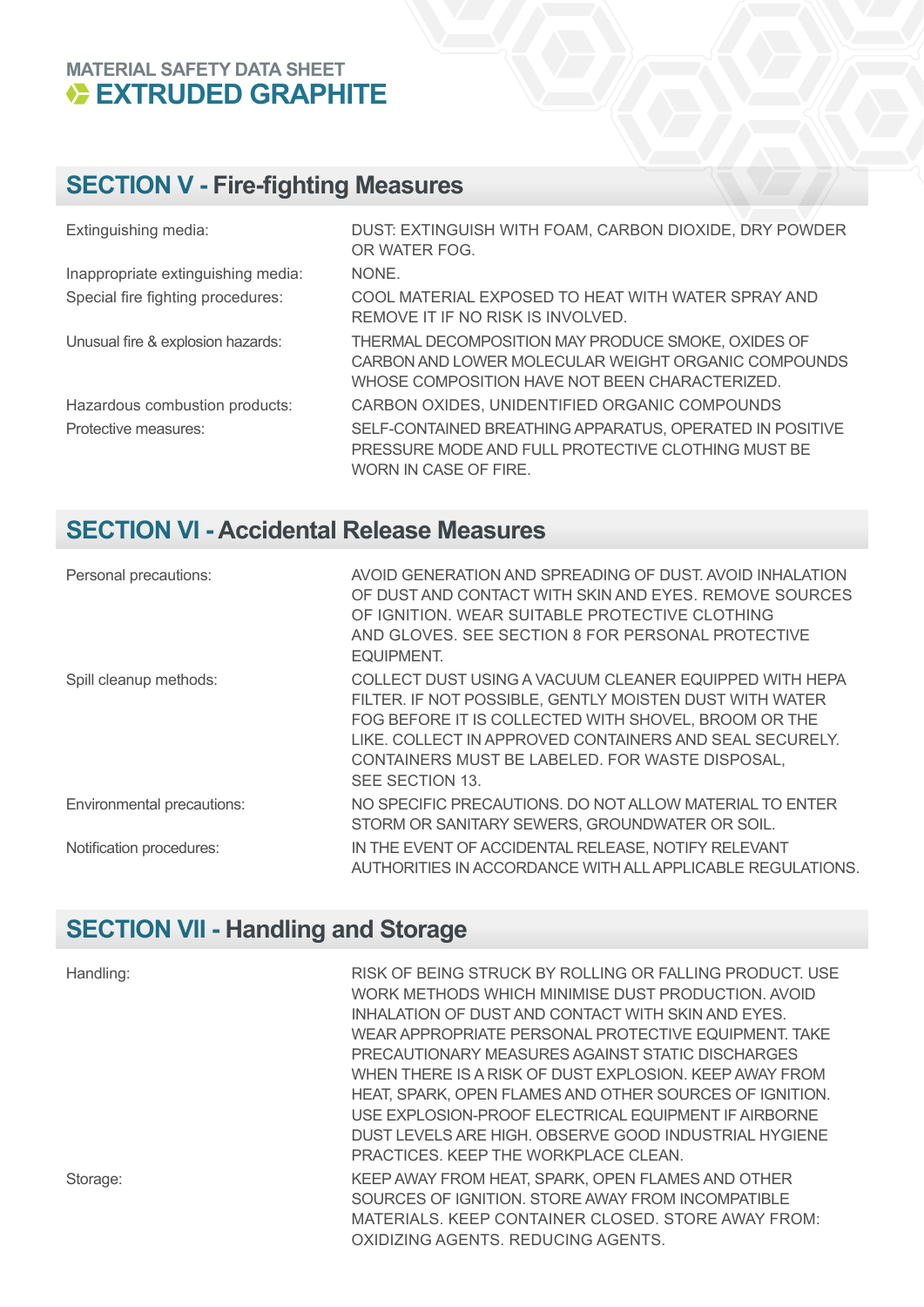#### **MATERIAL SAFETY DATA SHEET EXTRUDED GRAPHITE**

## **SECTION VIII - Exposure Controls/Personal Protection**

| <b>Exposure limit values:</b>    |                                                                                                                                                                                                                                                                                                                                                                          |
|----------------------------------|--------------------------------------------------------------------------------------------------------------------------------------------------------------------------------------------------------------------------------------------------------------------------------------------------------------------------------------------------------------------------|
| Chemical name                    | SYNTHETIC GRAPHITE (RESPIRABLE DUST.)                                                                                                                                                                                                                                                                                                                                    |
| Source                           | EH40/2005                                                                                                                                                                                                                                                                                                                                                                |
| <b>Type</b>                      | <b>TWA</b>                                                                                                                                                                                                                                                                                                                                                               |
| Workplace exposure limits        | 4 MG/M <sup>3</sup>                                                                                                                                                                                                                                                                                                                                                      |
| Chemical name                    | SYNTHETIC GRAPHITE (INHALABLE DUST.)                                                                                                                                                                                                                                                                                                                                     |
| Source                           | EH40/2005                                                                                                                                                                                                                                                                                                                                                                |
| Type                             | <b>TWA</b>                                                                                                                                                                                                                                                                                                                                                               |
| Workplace exposure limits        | 10 MG/M <sup>3</sup>                                                                                                                                                                                                                                                                                                                                                     |
| Engineering controls:            | PROVIDE ADEQUATE VENTILATION. MECHANICAL VENTILATION<br>OR LOCAL EXHAUST VENTILATION MAY BE REQUIRED. PROVIDE<br>EXPLOSION-PROOF VENTILATION FOR HIGH DUST CONCENTRA-<br>TIONS. OBSERVE OCCUPATIONAL EXPOSURE LIMITS<br>AND MINIMISE THE RISK OF INHALATION OF DUST AND FUMES.<br>PROVIDE ACCESS TO WASHING FACILITIES INCLUDING SOAP,<br>SKIN CLEANSER AND FATTY CREAM. |
| Respiratory protection:          | PERSONAL PROTECTION EQUIPMENT SHOULD BE CHOSEN<br>ACCORDING TO THE CEN STANDARDS AND IN DISCUSSION WITH<br>THE SUPPLIER OF THE PERSONAL PROTECTIVE EQUIPMENT.<br>SEEK ADVICE FROM LOCAL SUPERVISOR.                                                                                                                                                                      |
| Eye protection:                  | WEAR SAFETY GLASSES WITH SIDE SHIELDS (OR GOGGLES).                                                                                                                                                                                                                                                                                                                      |
| Hand protection:                 | WEAR SUITABLE PROTECTIVE GLOVES TO PREVENT CUTS AND<br>ABRASIONS. SUITABLE GLOVES CAN BE RECOMMENDED BY THE<br><b>GLOVE SUPPLIER.</b>                                                                                                                                                                                                                                    |
| Skin protection:                 | WEAR APPROPRIATE CLOTHING TO PREVENT REPEATED OR<br>PROLONGED SKIN CONTACT.                                                                                                                                                                                                                                                                                              |
| Hygiene measures:                | ALWAYS OBSERVE GOOD PERSONAL HYGIENE MEASURES,<br>SUCH AS WASHING AFTER HANDLING THE MATERIAL AND<br>BEFORE EATING, DRINKING, AND/OR SMOKING. ROUTINELY<br>WASH WORK CLOTHING AND PROTECTIVE EQUIPMENT TO<br>REMOVE CONTAMINANTS.                                                                                                                                        |
| Environmental exposure controls: | ENVIRONMENTAL MANAGER MUST BE INFORMED OF ALL<br>SIGNIFICANT SPILLAGES.                                                                                                                                                                                                                                                                                                  |

## **SECTION IX - Physical and Chemical Properties**

| Physical state:       | SOLID, VARIOUS GEOMETRICAL SHAPES     |
|-----------------------|---------------------------------------|
| Colour:               | <b>BLACK</b>                          |
| Odour:                | <b>ODOURLESS</b>                      |
| Odour threshold:      | NOT APPLICABLE                        |
| pH:                   | NOT APPLICABLE                        |
| Melting point:        | $>2760^{\circ}$ C (5000 $^{\circ}$ F) |
| Freezing point:       | NOT APPLICABLE                        |
| <b>Boiling Point:</b> | NOT APPLICABLE                        |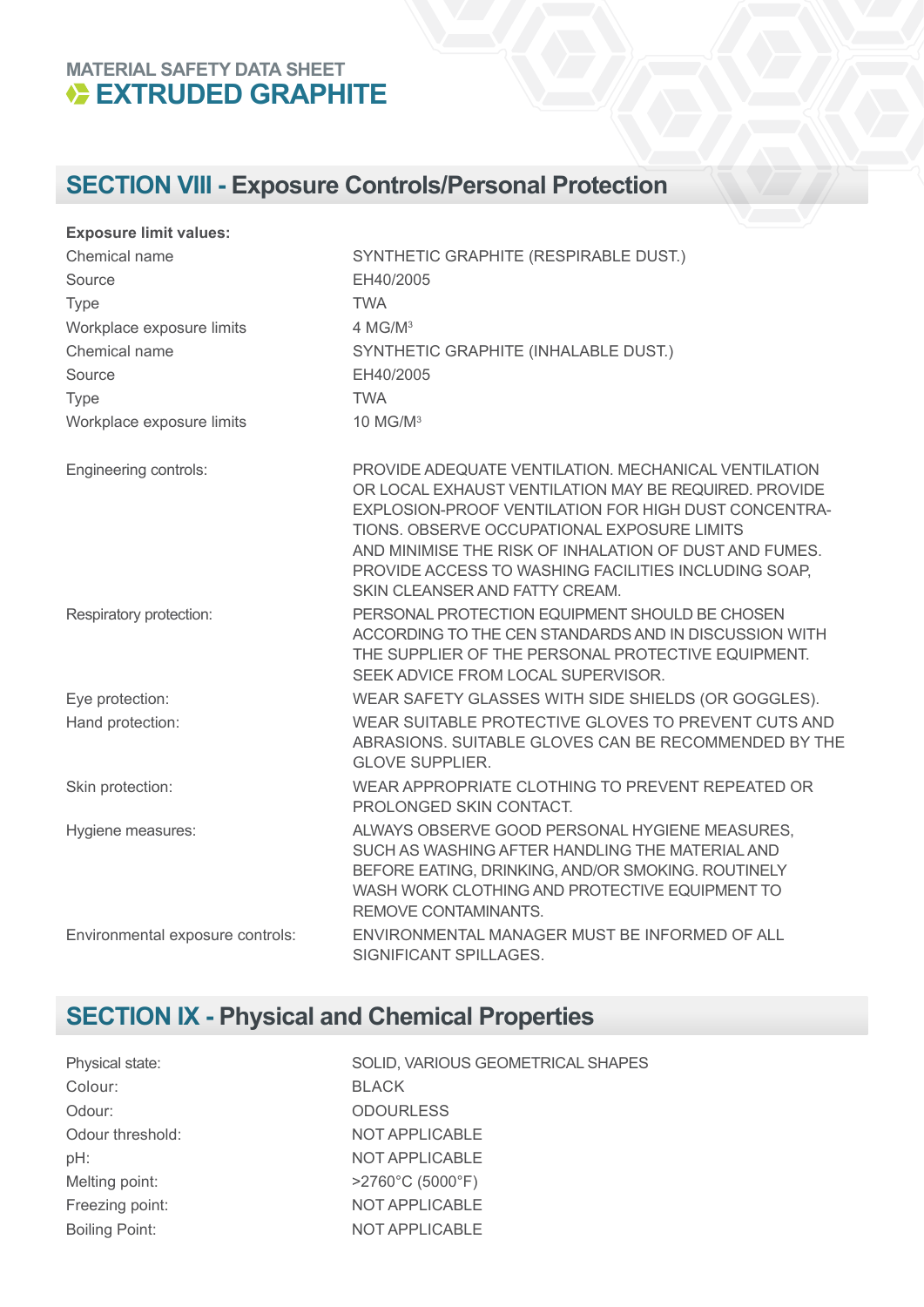## **MATERIAL SAFETY DATA SHEET<br>
EXTRUDED GRAPHITE**

| Relative density:                        | 2(             |
|------------------------------------------|----------------|
| Bulk density:                            | 1.5            |
| Vapour pressure:                         | NC             |
| Vapour density (air=1):                  | NC             |
| Evaporation rate:                        | N <sub>C</sub> |
| Solubility in water:                     | IN:            |
| Solubility (other):                      | N <sub>C</sub> |
| Partition coefficient (n-octanol/water): | NC             |
| Flash point:                             | N <sub>C</sub> |
| Autoignition temperature:                | NC             |
| Flammability limit - lower(%):           | N <sub>C</sub> |
| Flammability limit - upper (%):          | NC             |

(APPROXIMATE) 55 G/CC - 1.85 G/CC OT APPLICABLE OT APPLICABLE OT APPLICABLE SOLUBLE O DATA AVAILABLE. **PATA AVAILABLE.** OT APPLICABLE OT APPLICABLE OT APPLICABLE OT APPLICABLE

#### **SECTION X - Stability and Reactivity**

| Stability:              | MATERIAL IS STABLE UNDER NORMAL CONDITIONS.        |
|-------------------------|----------------------------------------------------|
| Conditions to avoid:    | DUST IS COMBUSTIBLE, AVOID SOURCES OF IGNITION AND |
|                         | STRONG OXIDIZING AGENTS.                           |
| Incompatible materials: | STRONG OXIDIZING AGENTS. STRONG REDUCING AGENTS.   |

#### **Hazardous decomposition products:**

Possibility of hazardous reactions: WILL NOT OCCUR.

At elevated temperatures: CARBON OXIDES, UNIDENTIFIED ORGANIC COMPOUNDS

## **SECTION XI - Toxicological Information**

| <b>Acute toxicity: Test results</b> |                                                                                                                                                                             |
|-------------------------------------|-----------------------------------------------------------------------------------------------------------------------------------------------------------------------------|
| Oral LD50 (Mouse):                  | 5000 MG/KG                                                                                                                                                                  |
| Dermal LD50 (Mouse):                | 5000 MG/KG                                                                                                                                                                  |
| Inhalation:                         | HIGH CONCENTRATIONS OF DUST MAY IRRITATE THROAT AND<br>RESPIRATORY SYSTEM AND CAUSE COUGHING, PROLONGED<br>AND REPEATED OVEREXPOSURE TO DUST CAN LEAD TO<br>PNEUMOCONIOSIS. |
| Eye contact:                        | DUST MAY IRRITATE THE EYES. EXPOSED MAY EXPERIENCE<br>EYE TEARING, REDNESS, AND DISCOMFORT.                                                                                 |
| Skin contact:                       | DUST MAY IRRITATE SKIN, MAY CAUSE IRRITATION THROUGH<br>MECHANICAL ABRASION. EXPOSED MAY EXPERIENCE ITCHING<br>AND REDNESS.                                                 |
| Ingestion:                          | NOT RELEVANT, DUE TO THE FORM OF THE PRODUCT.<br>HOWEVER, INGESTION OF DUSTS GENERATED DURING<br>WORKING OPERATIONS MAY CAUSE NAUSEA AND VOMITING.                          |
| Sensitisation:                      | NO DATA AVAILABLE.                                                                                                                                                          |
| Carcinogenicity:                    | NONE.                                                                                                                                                                       |
| Listed carcinogens:                 | <b>NONE</b>                                                                                                                                                                 |
| Mutagenesis:                        | NO DATA AVAILABLE.                                                                                                                                                          |
| Reproductive toxicity:              | NO DATA AVAILABLE.                                                                                                                                                          |
|                                     |                                                                                                                                                                             |